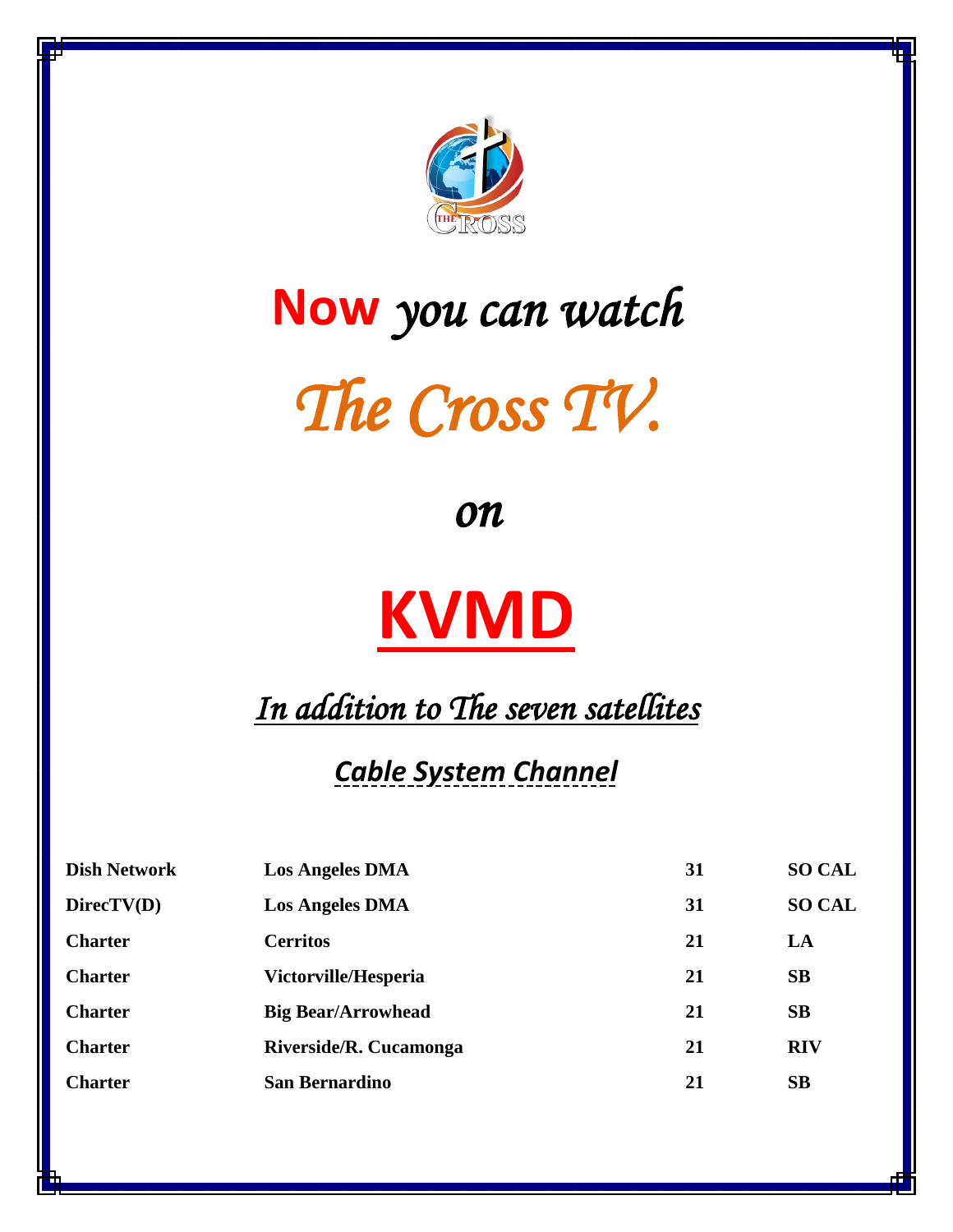| <b>Charter</b>     | <b>Long Beach</b>                            | 21 | LA          |
|--------------------|----------------------------------------------|----|-------------|
| <b>Charter</b>     | <b>Malibu</b>                                | 21 | LA          |
| <b>Charter</b>     | Pasadena/Monterey Park/W.Covina/Duarte/Azuza | 21 | LA          |
| <b>Charter</b>     | <b>Glendale/Burbank</b>                      | 29 | LA          |
| <b>Charter</b>     | <b>Whittier</b>                              | 21 | LA          |
| <b>Charter</b>     | <b>Thousand Oaks</b>                         | 21 | <b>VEN</b>  |
| <b>Charter</b>     | <b>City of Commerce</b>                      | 21 | LA          |
| <b>Cox</b>         | <b>Irvine/Aliso Viejo</b>                    | 31 | $\mathbf 0$ |
| Cox                | <b>Rancho Palos Verde</b>                    | 64 | $\mathbf 0$ |
| <b>Time Warner</b> | <b>Yucca Valley/Joshua Tree</b>              | 09 | SB          |
| <b>Time Warner</b> | <b>Twentynine Palms</b>                      | 20 | SB          |
| <b>Time Warner</b> | <b>Banning/Beaumont</b>                      | 21 | <b>RIV</b>  |
| <b>Time Warner</b> | <b>Simi Valley</b>                           | 33 | <b>VEN</b>  |
| <b>Time Warner</b> | <b>East Ventura</b>                          | 33 | <b>VEN</b>  |
| <b>Time Warner</b> | Yorba Linda                                  | 23 | $\mathbf 0$ |
| <b>Time Warner</b> | <b>Brea</b>                                  | 23 | $\mathbf 0$ |
| <b>Time Warner</b> | Anaheim                                      | 23 | $\mathbf 0$ |
| <b>Time Warner</b> | <b>Villa Park</b>                            | 23 | $\mathbf 0$ |
| <b>Time Warner</b> | Palmdale/Acton                               | 29 | SB          |
| <b>Time Warner</b> | <b>Diamond Bar/Walnut</b>                    | 29 | LA          |
| <b>Time Warner</b> | Ontario/Fontana/S.B./Rancho C.               | 23 | SB          |
| <b>Time Warner</b> | <b>Chino</b>                                 | 23 | SB          |
| <b>Time Warner</b> | <b>Redlands/Rialto</b>                       | 23 | <b>RIV</b>  |
| <b>Time Warner</b> | <b>Colton</b>                                | 23 | SB          |
| <b>Time Warner</b> | S. Whittier/Baldwin Pk/H.Hghts               | 23 | LA          |
| <b>Time Warner</b> | <b>El Monte</b>                              | 23 | LA          |
| <b>Time Warner</b> | <b>South Gate</b>                            | 23 | LA          |
| <b>Time Warner</b> | Santa Ana                                    | 23 | $\mathbf 0$ |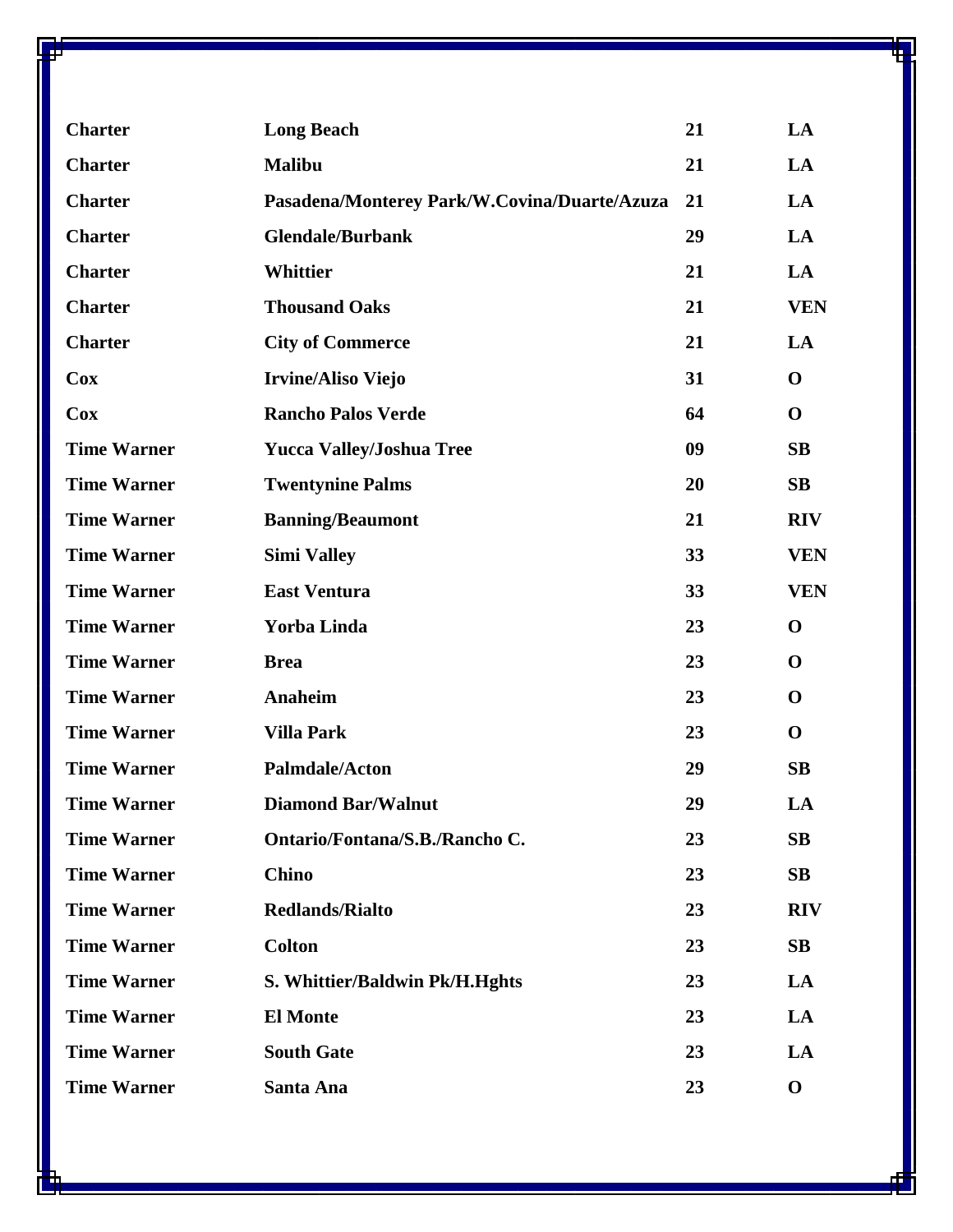| <b>Time Warner</b> | <b>Arcadia/Sierra Madre</b>       | 23 | LA          |
|--------------------|-----------------------------------|----|-------------|
| <b>Time Warner</b> | M. Bch/R. Bch/H. Bch              | 48 | LA          |
| <b>Time Warner</b> | <b>Seal Beach</b>                 | 23 | $\mathbf 0$ |
| <b>Time Warner</b> | <b>Buena Park</b>                 | 23 | $\mathbf 0$ |
| <b>Time Warner</b> | <b>Fullerton</b>                  | 23 | $\mathbf 0$ |
| <b>Time Warner</b> | <b>Placentia</b>                  | 23 | $\mathbf 0$ |
| <b>Time Warner</b> | <b>Newport Beach</b>              | 23 | $\mathbf 0$ |
| <b>Time Warner</b> | <b>East San Fernando Valley</b>   | 23 | LA          |
| <b>Time Warner</b> | <b>Santa Monica</b>               | 17 | LA          |
| <b>Time Warner</b> | W. Hollywood                      | 23 | LA          |
| <b>Time Warner</b> | <b>Marina Del Rey</b>             | 23 | LA          |
| <b>Time Warner</b> | Van Nuys/S.Oaks/Bel Air           | 23 | LA          |
| <b>Time Warner</b> | <b>Eagle Rock</b>                 | 23 | LA          |
| <b>Time Warner</b> | <b>West Los Angeles</b>           | 23 | LA          |
| <b>Time Warner</b> | <b>East Los Angeles</b>           | 23 | LA          |
| <b>Time Warner</b> | <b>Moreno Valley</b>              | 23 | SB          |
| <b>Time Warner</b> | <b>Perris</b>                     | 23 | <b>RIV</b>  |
| <b>Time Warner</b> | <b>Glendora/Monrovia/S. Dimas</b> | 23 | LA          |
| <b>Time Warner</b> | Oxnard                            | 23 | <b>VEN</b>  |
| <b>Time Warner</b> | <b>Camarillo/Cam. West</b>        | 23 | <b>VEN</b>  |
| <b>Time Warner</b> | <b>Moorpark</b>                   | 23 | <b>VEN</b>  |
| <b>Time Warner</b> | <b>Calabasas Park</b>             | 23 | LA          |
| <b>Time Warner</b> | Verizon (Oxnard, Camarillo)       | 23 | LA          |
| <b>Time Warner</b> | <b>Thousand Oaks/Newbury Park</b> | 33 | <b>VEN</b>  |
| <b>Time Warner</b> | <b>Agoura</b>                     | 33 | <b>VEN</b>  |
| <b>Time Warner</b> | <b>Fillmore/Santa Paula</b>       | 33 | <b>VEN</b>  |
| <b>Time Warner</b> | Ojai                              | 33 | <b>VEN</b>  |
| <b>Time Warner</b> | <b>Lake Elsinore</b>              | 28 | <b>RIV</b>  |